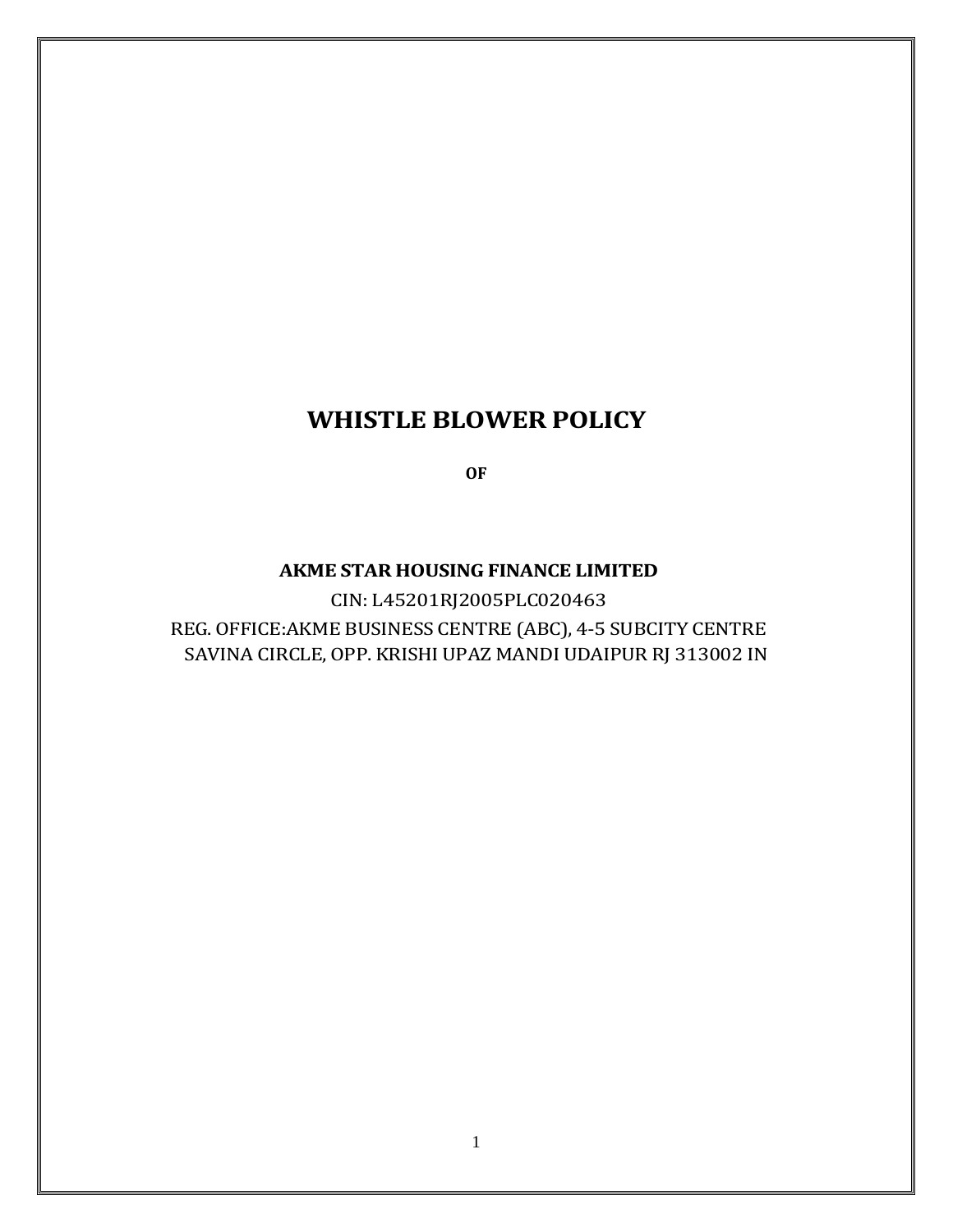## **Applicability**

This policy applies to all employees of Akme Star Housing Finance Limited. All employees are expected to familiarize themselves with the policy and to act in accordance therewith at all times.

This whistle blower policy ensures that all employees have free access to appropriate management levels for bringing up any actual or potential issue/s which has/ have violated or potentially violate our policies or the local laws / industry code of conduct.

## **1. Preamble**

As Akme Star Housing Finance Limited is a listed company whose shares are quoted on the stock exchanges in India, it is required to comply with certain specific provisions applicable to listed companies. The purpose of the present policy, applicable to employees of Akme Star Housing Finance Limited, is to be consistent with the relevant provisions of the Companies Act, 2013 and the Listing Agreement with the Stock Exchanges in India.

The Companies Act, 2013 and the Listing Agreement require our Company have a Whistle Blower policy and to establish a vigil mechanism for Members of the Board of Directors and employees to report concerns about unethical behavior, actual or suspected fraud or violation of the Company's code of conduct or ethics policy. The mechanism should also provide for adequate safeguards against victimization of director(s)/ employee(s) who avail of the mechanism and also provide for direct access to the Chairman of the Audit Committee in exceptional cases.

#### **2. Concern Reporting**

## **2.1Principle of Reporting:**

If Akme Star Housing Finance Limited employee believes in good faith that a rule or one of the principles laid down in Code of Conduct policies has been or is about to be violated, he or she should inform his or her superior or the Compliance Department of his or her concerns regarding possible illegal act or ethical violation. Any employee, who has any concerns relating to actual or potential illegal or unethical practices in finance, accounting, internal control, free competition or the fight against corruption should report his/her concerns under this policy. When in doubt whether an activity or behavior is a violation or not, employee should report the same.

## **2.2 What to Report**

Below are few examples though non-exhaustive of the areas where non-compliance may be reported: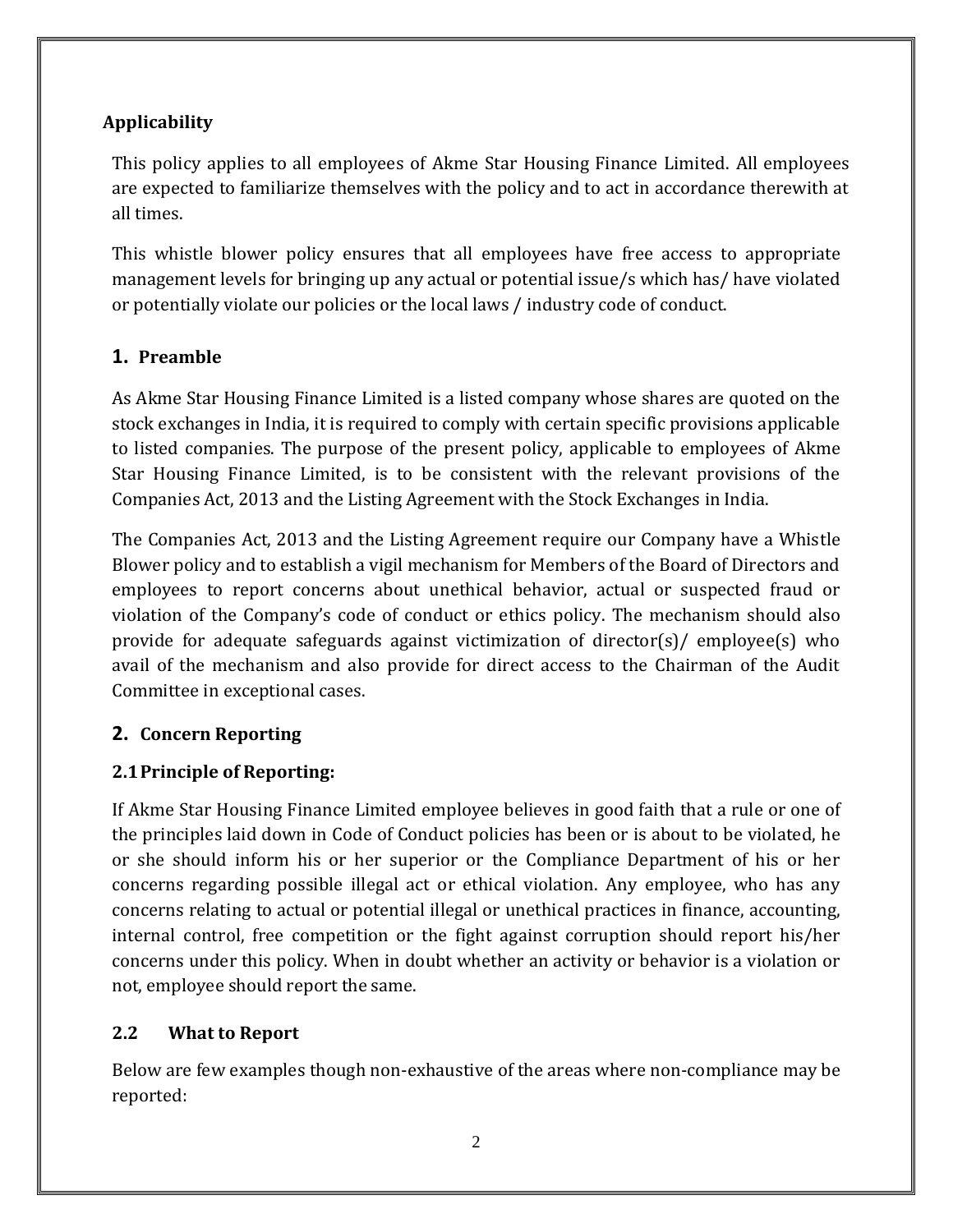- **2.2.1** Harassment or Discrimination & Workplace Violence
- **2.2.2** Protection of Confidential Information and intellectual property
- **2.2.3** Privacy breach
- **2.2.4** Fraud or questionable accounting/financial reporting
- **2.2.5** Corruption and improper transactions
- **2.2.6** Improper promotion and improper sales practices
- **2.2.7** Conflicts of Interest
- **2.2.8** Environmental Health and Safety issues
- **2.2.9** Insider Trading
- **2.2.10** Anti-competitive behavior
- **2.2.11** Theft, misuse of company's assets
- **2.2.12** Retaliatory action as mentioned in this policy
- **2.2.13** Any Illegal or unethical Practices

#### **2.3 Channels of raising Concerns**

Members of the Board of Directors of ASHFL can report directly, in writing, to the Chairman of the Audit Committee.

Employees of Akme Star Housing Finance Limited are free to choose the reporting channel for their complaints and can report to the immediate supervisor or any Manager in the line of command or directly to:

- Human Resources
- Head of Department
- Internal Audit
- Compliance Officer
- Managing Director

All complaints should be sent to the Compliance Office and/ or the Company Secretary and under exceptional circumstances an employee can also send complaint, in writing, directly to the Chairman of the Audit Committee.

In case, where concern is raised with deliberate and/or ill motive to tarnish the reputation of employee/s and department/s of the Company, the person raising such concern will undergo the investigation process and disciplinary action.

## **3. Investigation and DisciplinaryAction**

Compliance Officer will take effective steps to respond to any concern which has been reported. The person raising such concern will also be informed of the outcome of the investigation. In case detailed investigation needs to be conducted, the Audit Committee